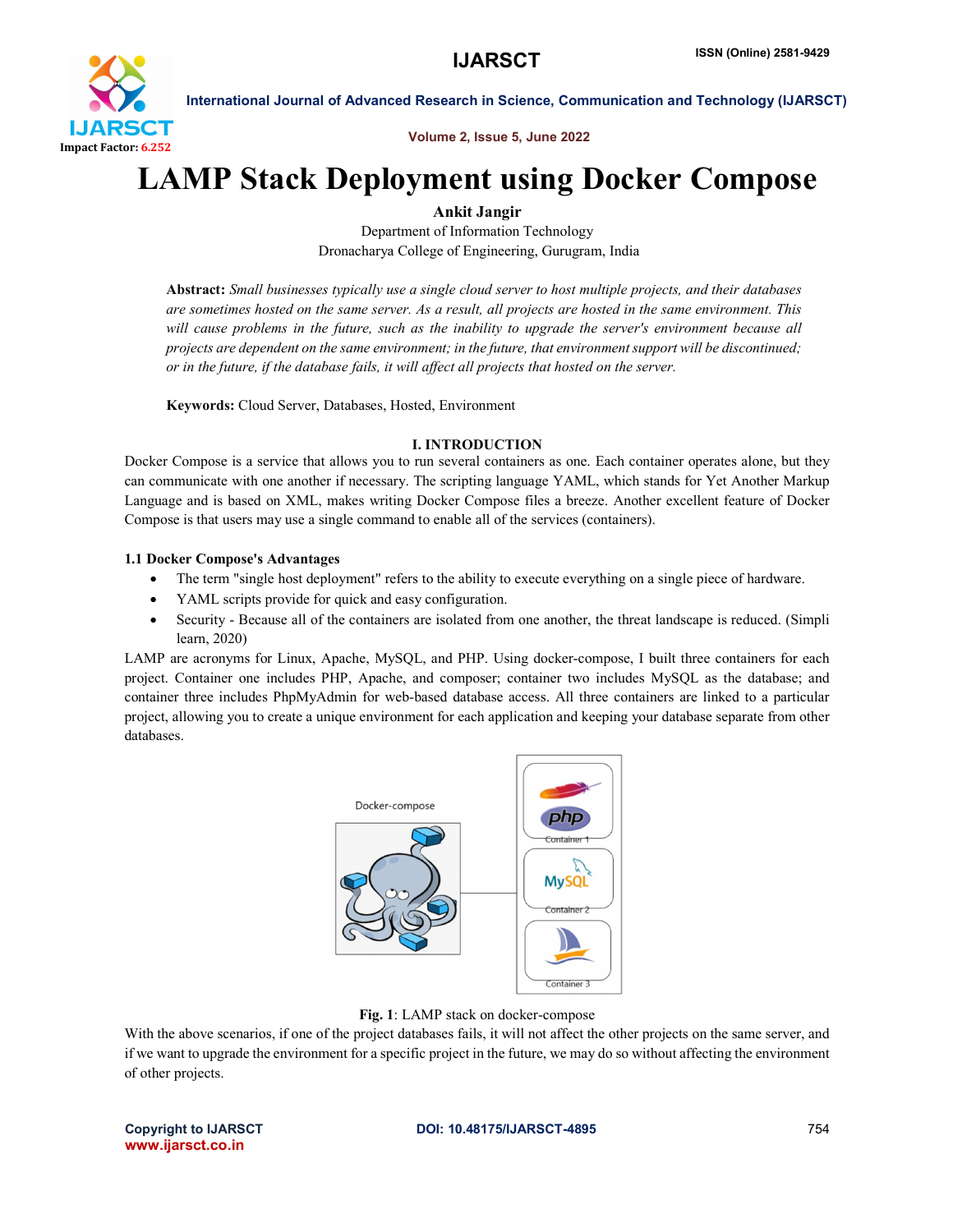

International Journal of Advanced Research in Science, Communication and Technology (IJARSCT)

#### Volume 2, Issue 5, June 2022

#### II. MATERIALS AND METHODS

I generated a 'docker-compose.yml' file to create the LAMP stack environment, in which I indicated three services: PHP server, MYSQL, and PhpMyAdmin.

To meet the project's requirements, I generated a custom image for the PHP Webserver. I also connected the database container to the application container, which I did by creating a network with the application container as the frontend and the database container as the backend. We may access the MYSQL database within the application container by constructing this network. On port 3000, we may connect to the application server. I utilised official MySQL images from Docker Hub for the MySQL server, and I also included some variables in the file, so we don't have to generate root or user authentication credentials.



Fig. 2: docker-compose.yml file *Source*: (docker docs)

I also utilised phpMyAdmin official images from docker hub for PhpMyAdmin, and I connected it to a MySQL container so that developers could access the database from the web. On port 8080, we can access phpMyAdmin or the database. We simply need to place this file in the empty folder and run the command "docker-compose up -d" from the terminal. The -d option allows you to run the script in the background while executing the 'docker-compose.yml file'.

This docker file first fetches images from the docker hub, and then uses those images to build our three containers on the server with the desired environment. We only need to place the code on the running PHP Webserver, modify the database credentials, then start the Apache service using the command 'service apache2 start' once the container is up and running. After that, our application will be able to access on port 3000, which we can map to our domain name. As a result, we

www.ijarsct.co.in